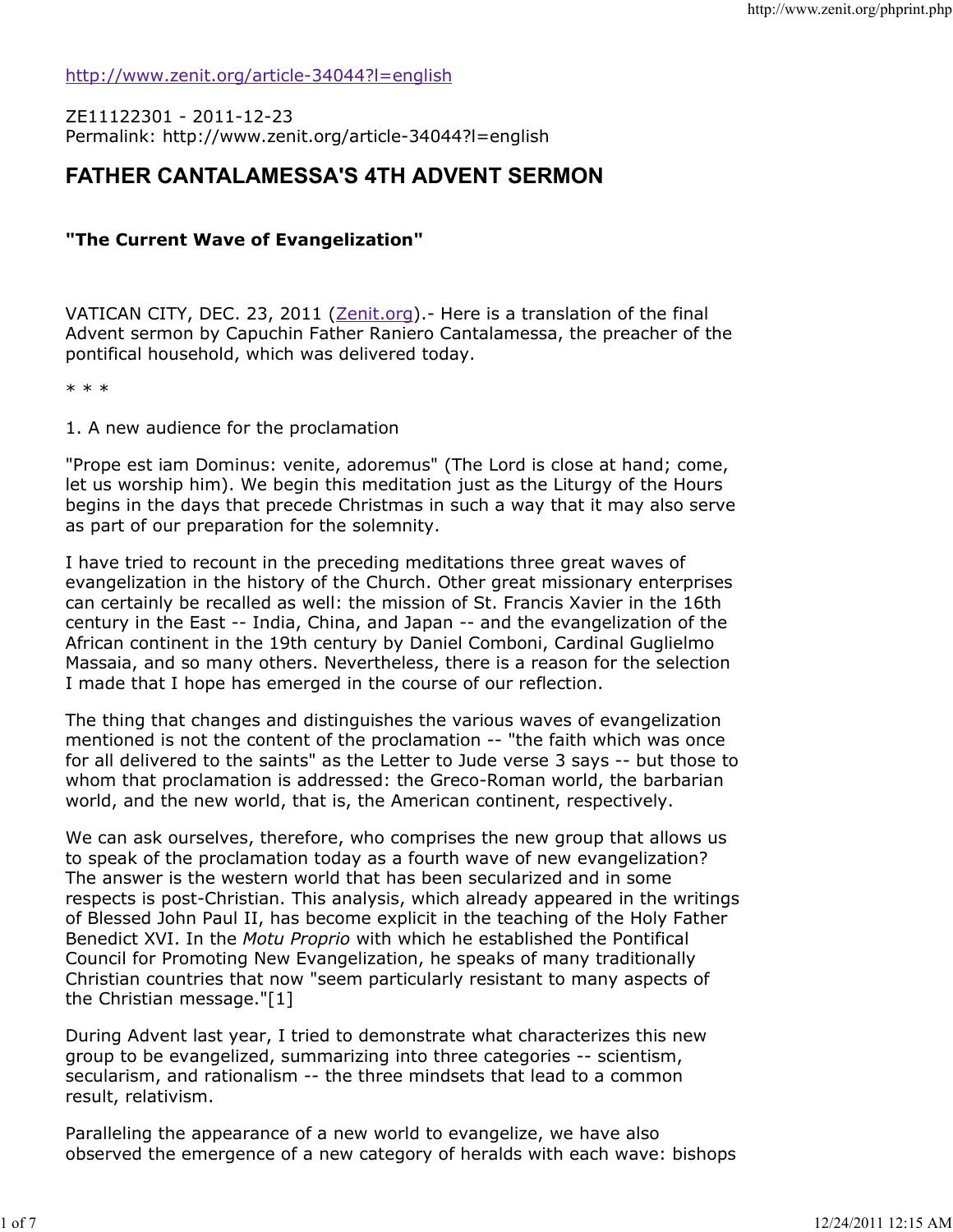in the first three centuries (especially in the third century), monks in the second wave, and friars in the third. Today as well, we can observe the emergence of a new category of primary agents in evangelization: the laity. This does not mean, of course, that one group displaces another but rather that a new component of the people of God is being joined to the others, while the bishops, with the leadership of the pope, always remain the authorized guides and the ones ultimately responsible for the missionary task of the Church.

## 2. A parallel to the wake behind a large ship

I said that over the centuries, those to whom the proclamation was addressed has changed but not the message itself. I must, however, clarify this last statement. It is true that the essence of the proclamation cannot change, but its mode of presentation, the priorities, and the departure point of the proclamation can and must change.

Let us summarize the unfolding progression of the gospel proclamation up to our time. There is first of all the proclamation by Jesus whose central theme is the news that "The kingdom of God has come to you." After this unique and unrepeatable period that we call "the time of Jesus" comes "the time of the Church" after Easter. In this second period, Jesus is no longer the one who proclaims but is the one proclaimed. The word "gospel" no longer means "the good news" brought by Jesus but the good news *about* Jesus that has Jesus as its focus, and his death and resurrection in particular. That is what St. Paul always means by the word "gospel."

We need to be careful, however, not to separate too strictly the two phases and the two proclamations -- of Jesus and of the Church or what is sometimes called the "historical Jesus" and the "Christ of faith." Jesus is not just the focus of the Church's proclamation, that which is proclaimed. We dare not reduce him merely to that! It would mean forgetting the Resurrection. It is the risen Christ who, by his Spirit, still speaks in the Church's proclamation; he is also the one who is doing the proclaiming. As one Vatican Council text says, "He is present in his word since it is he himself who speaks when the holy scriptures are read in church."[2]

Beginning with the initial proclamation of the Church, that is, the kerygma, we can summarize the successive unfolding of the preaching of the Church through an image. Let us picture the wake made by a large ship. It begins as one point, and that point is the ship itself, but it grows wider and wider until it spreads out across the horizon and touches the opposite shores of the sea. This is what has happened with the Church's proclamation. It begins with one point, the kerygma: "[Christ] was put to death for our trespasses and raised for our justification" (Romans 4:25; cf. 1 Corinthians 15:1–3) or, in a phrase that is even more concise and pregnant with meaning, "Jesus is Lord!" (Romans 10:9; cf. Acts 2:36).

An initial expansion of this one point occurs with the appearance of the four Gospels, written to explain that original nucleus, and then with the rest of the New Testament. After this comes the Tradition of the Church, with its magisterium, its theology, its institutions, its laws, its spirituality. The final result is an enormous patrimony that can make us think precisely of a ship's wake in its maximum distension.

So now, if we want to evangelize a secularized world, there is a choice to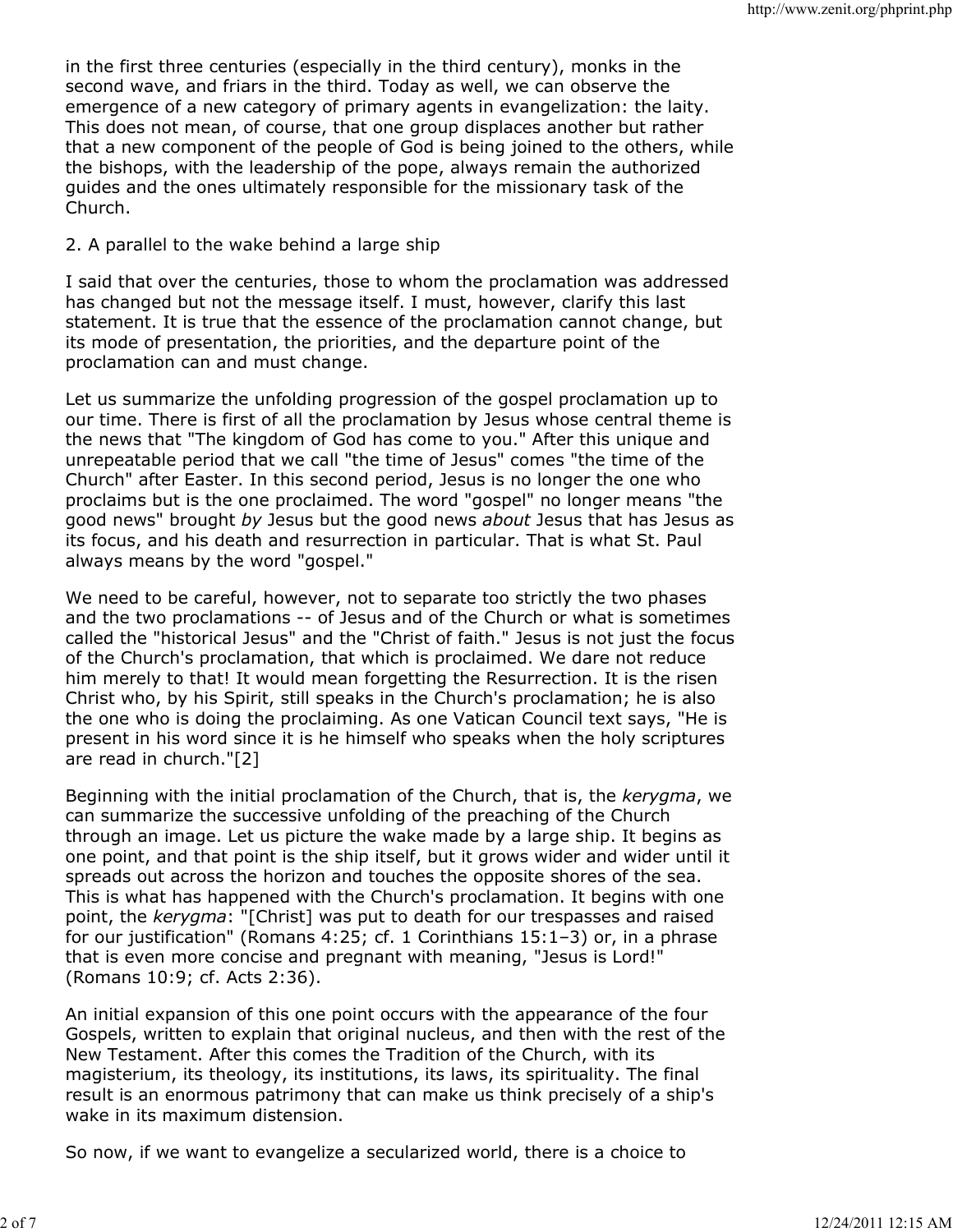make. Where do we begin? From some place within that expanded wake or from its initial point? The immense wealth of doctrine and institutions can become a handicap if we are trying to present all of that to a person who has lost all contact with the Church and no longer knows who Jesus is. That would be like clothing a baby with one of those enormous, heavy brocaded copes that priests and bishops used to wear.

Instead, it is necessary to help this person establish a relationship with Jesus. We need to do what Peter did on the day of Pentecost when 3,000 people were present: to speak about Jesus whom we have crucified and whom God has raised and to bring that person to the point that he or she, cut to the heart, asks, "Brethren, what shall we do?" (Acts 2:37). We will respond as Peter does, "Repent, and be baptized every one of you" (Acts 2:38) if you have not been baptized, or if you have already been baptized, go to confession.

Those who respond to the proclamation will join themselves -- today as in that day -- to the community of believers. They will listen to the teaching of the apostles and will partake in the breaking of the bread. Depending on each person's calling and response, little by little they will be able to make the immense heritage arising from the kerygma their own. Jesus is not accepted on the word of the Church, but the Church is accepted on the word of Jesus.

We have an ally in this effort: the failure of all the attempts by the secular world to substitute other "calls" and "manifestos" for the Christian kerygma. I often mention the example of the famous painting by the Norwegian artist Edvard Munch called "The Scream." Against a reddish background, a man on a bridge with his hands cupped around his mouth is emitting a scream that we immediately recognize is a cry of anguish, a hollow-sounding cry without words. This seems to me the best description of the situation of human beings in modern times who, having forgotten the cry of the kerygma that is full of meaning, find themselves having to scream their existential anguish in a vacuum.

## 3. Christ, our Contemporary

I would like now to explain why it is possible in Christianity to start over at any time from the point of the ship, without this being either a mental pretense or a mere exercise in archeology. The reason is simple: that ship is still sailing on the sea and its wake still begins with one point!

There is an issue about which I do not agree with the philosopher Søren Kierkegaard, although he has said some very wonderful things about faith and about Jesus. One of his favorite themes is the contemporaneity of Christ, but he conceives of that contemporaneity as our making ourselves contemporaneous with Christ: "He who believes in Christ," he writes, "must be contemporary with Him in His humiliation."[3] His idea is that in order to truly believe with the same faith required of the apostles, we need to ignore 2,000 years of history and of affirmations about Christ and to put ourselves in the shoes of the very ones to whom Jesus addressed his word: "Come to me, all who labor and are heavy laden, and I will give you rest." (Matthew 11:28). Dare you believe a man uttering such incredible promise while he himself has not even a stone upon which to lay his head?

The true contemporaneity with Christ is something quite other than that: It is Christ who makes himself our contemporary because, having risen, he lives in the Spirit and in the Church. If it were up to us to make ourselves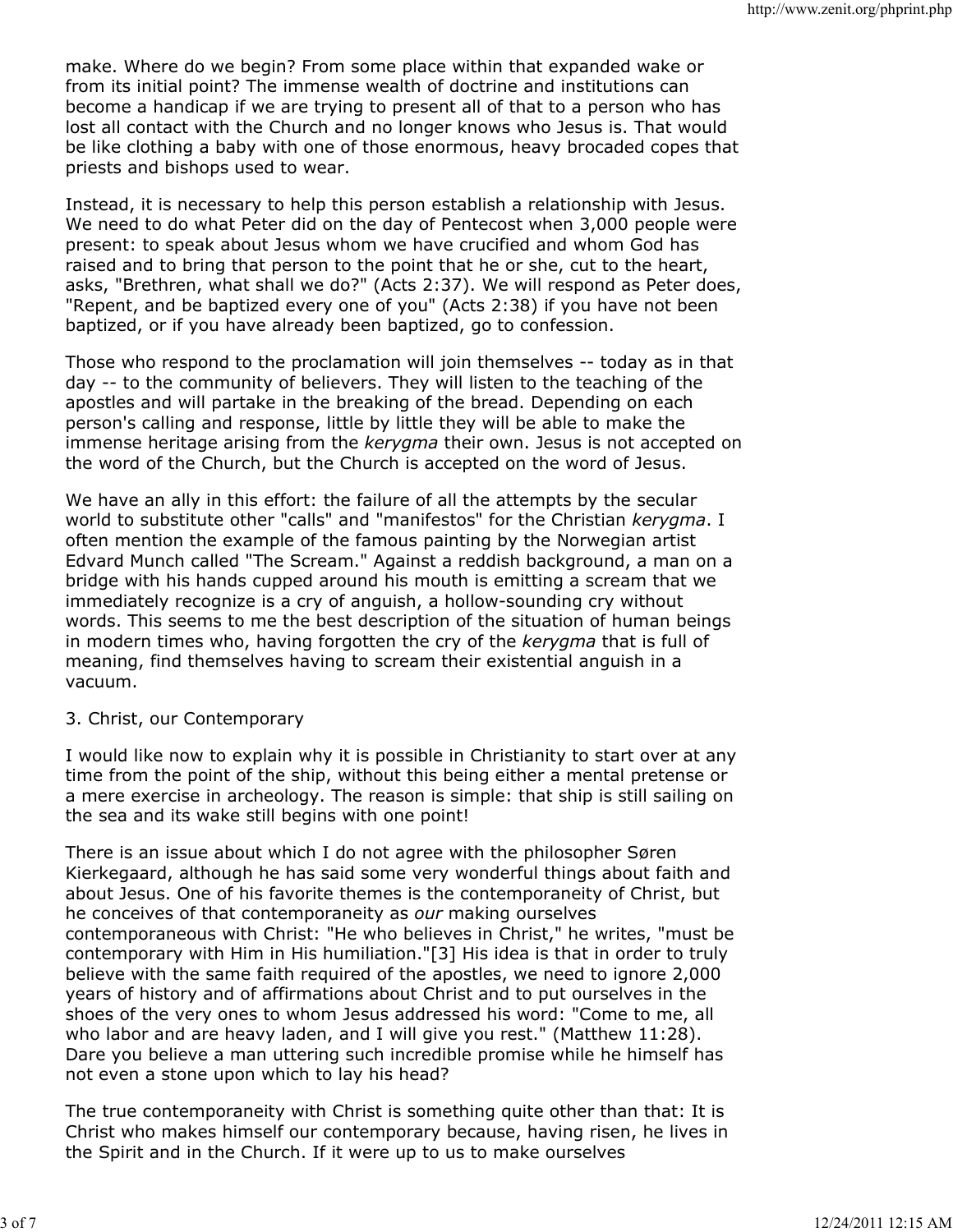contemporaries of Christ, it would be a contemporaneity that was merely intentional; if it is Christ who makes himself our contemporary, it is a real contemporaneity. According to a bold idea in Orthodox spirituality, "anamnesis is a joyful remembrance that makes the past even more present than when it was lived." This is not an exaggeration. In the liturgical celebration of the Mass, the event of the death and resurrection of Christ becomes more real for me than it may have been for those who were actually physically present at the event, because they were present "in the flesh," but now we are present "in the Spirit."

The same thing is true when someone proclaims with faith, "Christ died for my sins, he was raised for my justification, and he is Lord." A fourth-century author writes, "For every man the beginning of life is the moment when Christ was immolated for him. But Christ is immolated for him at the moment he acknowledges grace and becomes conscious of the life obtained for him by means of that immolation."[4]

I realize that it is not easy and may perhaps not even be possible to say such things to people, much less to the secularized world of today. But it is what those of us who evangelize need to be very clear about so that we can draw courage from it and believe the word of John the Evangelist that says, "he who is in you is greater than he who is in the world" (1 John 4:4).

4. The laity, the primary agents of evangelization

I said at the beginning that in terms of the protagonists, the novelty in today's period of evangelization consists in the laity. Their role in evangelization has been described by the Council in Apostolicam actuositatem ["Decree on the Apostolate of Lay People"], by Paul VI in Evangelii nuntiandi ["Evangelization in the Modern World"], and by John Paul II in Christifideles laici ["The Lay Members of Christ's Faithful People"].

The basis for this universal call to mission is already found in the Gospel. After Jesus first sent the apostles out on mission, we then read in the Gospel of Luke that Jesus "appointed seventy-two others, and sent them on ahead of him, two by two, into every town and place where he himself was about to come" (10:1). Those seventy-two disciples were probably all the disciples he had gathered at that point, or at least all those who were disposed to commit themselves seriously to him. Jesus thus sent all his disciples.

I know a layman in the United States, the father of a family, who alongside his profession also carries on powerful evangelization. He is the kind of man who has a good sense of humor and evangelizes to the sound of loud laughter that can only happen with Americans. When he goes to a new place, he begins by saying very seriously, "Twenty-five hundred bishops gathered in Rome have asked me to come proclaim the gospel to you." People are of course intrigued. He then explains that the 2,500 bishops are those who participated in the Second Vatican Council and wrote the decree on the apostolate of the laity in which they exhort every Christian layperson to participate in the evangelizing mission of the Church. He was perfectly correct when he said, "they asked me." Those words are not blowing in the wind, addressed to everyone but no one in particular. They are personally addressed to every Catholic lay person.

We all know about the nuclear energy that is released by the fission of the atom. An atom of uranium absorbs a high energy neutron and splits in two, creating two new elements from the original; energy and more neutrons are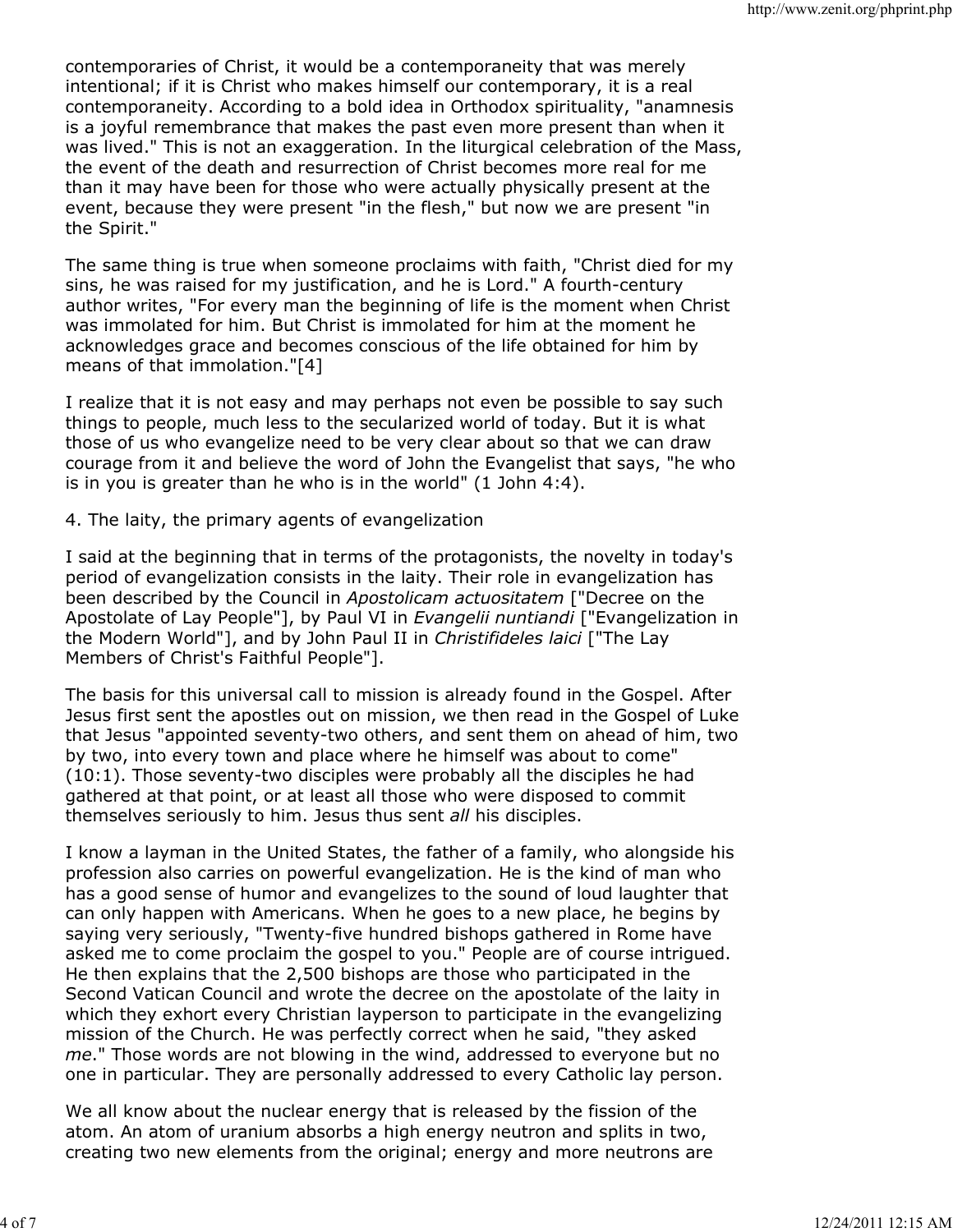released though this process. This begins a chain reaction. The two new elements in turn can themselves absorb neutrons and break into four new atoms, and so on to the point where the energy released in the end is enormous. It is not necessarily destructive energy because nuclear energy can be used for peaceful purposes on behalf of the human race.

Similarly, we can say that laypeople are a kind of nuclear energy in the Church on a spiritual level. A layperson caught up with the gospel and living next to other people can "contaminate" two others, and these two, four others, etc. Since lay Christians number not only tens of thousands like the clergy but hundreds of millions, they can truly play a decisive role in spreading the beneficial light of the gospel in the world.

The apostolate of the laity did not begin to be discussed only by the Second Vatican Council; it had already been discussed for a long time. However, what the Council brought forth that was new about this topic concerned the qualification for laypeople to work alongside the apostolate of the hierarchy. They are not merely collaborators who are called upon for their professional contributions, their time, and their resources. They are bearers of charisms through which, Lumen gentium says, they are made "fit and ready to undertake various tasks and offices for the renewal and building up of the church."[5]

Jesus willed that his apostles would be pastors of the sheep and fishers of men. For the clergy it is easier to be pastors than to be fishermen, that is, it is easier to nourish those who come to Church through the word and the sacraments than it is to seek out those who are far off in cultural environments that are very different. The parable of the lost sheep is reversed today: ninety-nine sheep have gone off and one remains in the sheepfold. The danger for us is to spend all our time nourishing this one remaining sheep and not to have time - also because of the scarcity of clergy -- to seek out those who are lost. The contribution of the laity in this situation seems providential.

The most developed expression along these lines is found in ecclesial movements. Their specific contribution to evangelization is to offer adults an opportunity to rediscover their baptism and to become active and committed members of the Church. Many adult conversions and the return of nominal Catholics to religious practice are occurring through these movements.

Recently the Holy Father Benedict XVI has returned to the topic of the importance of the family in evangelization, speaking of the central role of the Christian family: "Just as the eclipse of God and the crisis of the family are linked," he said, "so the new evangelization is inseparable from the Christian family."[6]

Commenting on the text in Luke about the seventy-two disciples, St. Gregory the Great writes that he sent them two by two because "there can be no love where there are fewer than two people,"[7] and love is how people can recognize that we are disciples of Christ. This is true of everyone, but in a very special way for the two parents. If they can do nothing more to help their children in their faith, they would already be accomplishing a great deal if their children, seeing them, could say among themselves, "Look how Dad and Mom love each other." The scripture says, "love is of God" (1 John 4:7), and that explains why wherever there is some genuine love, God is being proclaimed there.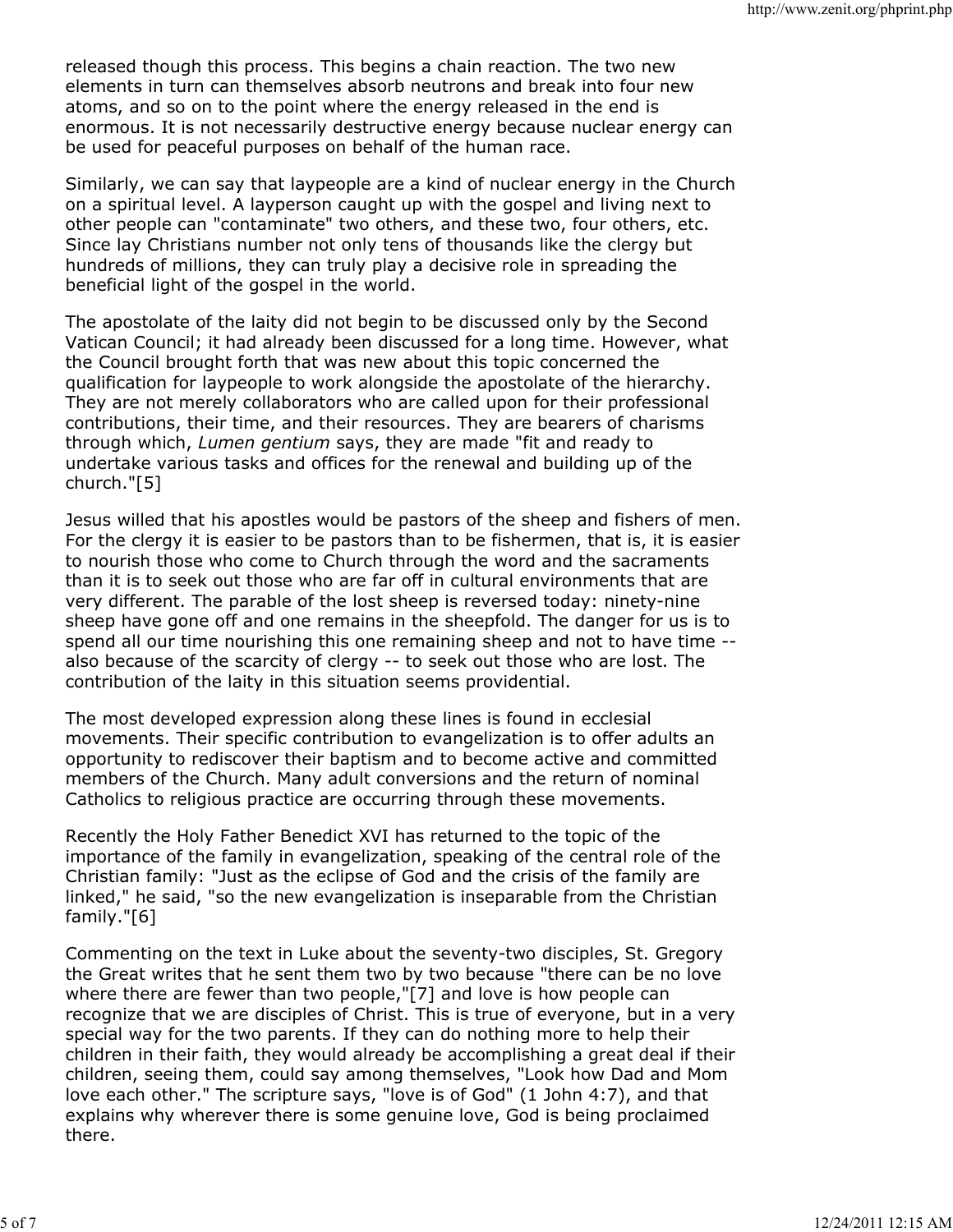The first evangelization begins within the walls of the home. Jesus said to a young man who asked him one day what he needed to do to be saved, "go, sell what you have, and give to the poor, . . . and come, follow me" (Mark 10:21). However, in the case of another young man, who wanted to leave everything and follow him, Jesus did not permit him to do that but told him, "Go home to your friends, and tell them how much the Lord has done for you, and how he has had mercy on you" (Mark 5:19).

There is a famous Negro spiritual called "There is a Balm in Gilead." Some of the words can encourage lay people, and not just them, in the task of personto-person, door-to-door evangelization:

"If you can't preach like Peter, if you can't pray like Paul, go home and tell your neighbor, he died to save us all."

In two days it will be Christmas. It is a comfort to lay brothers and sisters to remember that in addition to Mary and Joseph around Jesus' cradle, their representatives were also there, the shepherds and the magi.

Christmas brings us back to the point of the ship's wake because everything began there with that Baby in the manger. In the liturgy we will hear proclaimed, "Hodie Christus natus est, hodie Salvator apparuit" (Today Christ is born, today the Savior appeared). Hearing these words, let us ponder again what we said about anamnesis that makes an event more present than when it happened the first time. Yes, Christ is born today, because he is truly born for me in the moment when I recognize and believe the mystery. "What good does it do me if Christ was born in Bethlehem once if he is not born again in my heart through faith?" This idea was expressed by Origen [8] and repeated by St. Augustine and St. Bernard.

Let us make our invocation the one chosen by the Holy Father for his Christmas greeting this year, and let us repeat it with all the yearning of our hearts: "Veni ad salvandum nos" (Come, Lord, and save us!).

[English translation by Marsha Daigle Williamson]

--- --- ---

[1] Benedict XVI, Motu Proprio, "Ubicunque et semper," September 21, 2010.

[2] "Constitution on the Sacred Liturgy" [Sacrosanctum concilium], 7, in Vatican Council II: Constitutions, Decrees, Declarations, gen. ed. Austin Flannery (Northport, NY: Costello Publishing Co., 1995), p. 12.

[3] Søren Kierkegaard, Training in Christianity, trans. Walter Lowrie, pref. Richard John Neuhaus (New York: Random House, 2004), p. 29.

[4] Easter Homilies of the year 387 (SCh 36, p. 59ff).

[5] Lumen gentium ["Dogmatic Constitution on the Church"]. 12, in Vatican Council II: Constitutions, Decrees, Declarations, p. 17.

[6] Benedict XVI, "New Evangelization Inseparable from Family," Address to the Plenary Assembly of the Pontifical Council for the Family," L'Osservatore Romano, December 2, 2011, p. 8.

[7] Gregory the Great, Morals on Job, 34, 41, quoted in Gregory the Great,